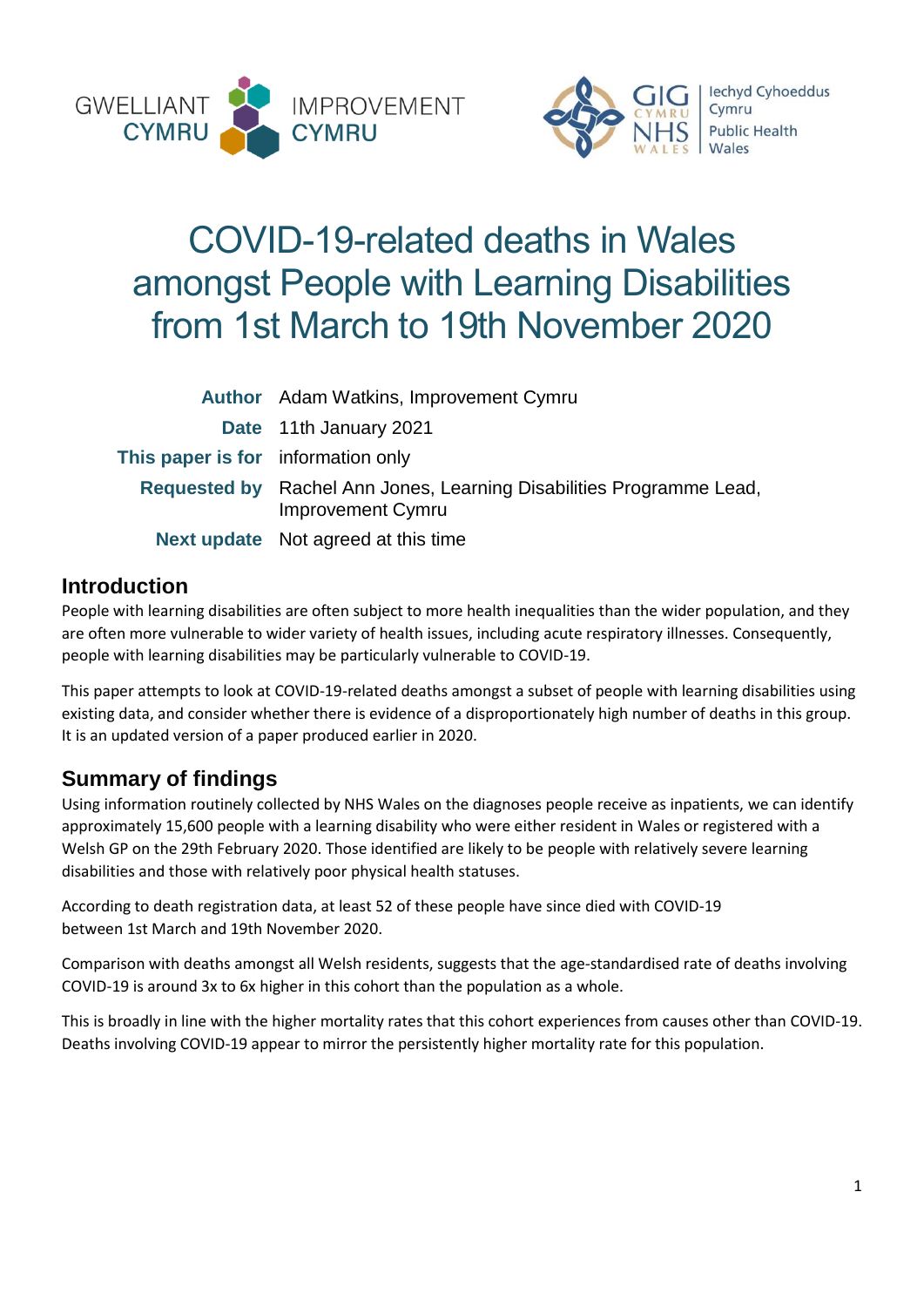# **Identifying people with learning disabilities from inpatient data**

We can identify around 15,600 individuals with a learning disability by looking at the diagnoses that they have received during hospital stays over their lifetime to date.

Existing work suggests that this approach is unlikely to pick out all people with learning disabilities. It is liable to be biased towards picking out people with relatively severe and readily identifiable learning disabilities or conditions associated with learning disabilities. At the same time, people picked out by this approach may not be known to specialist learning disabilities services.

Furthermore, this approach will be biased towards people who have relatively poor health, independent of their learning disability; more frequent inpatient admissions make someone more likely to appear in this data.

More information on this approach, and the people identified by it, is given in Appendix A. The figures from this approach are not comparable with figures from other sources; this is discussed in more detail in Appendix C.

### **Deaths since 1st March 2020 amongst those identified**

Deaths are discovered by linkage with ONS death registration data, for deaths occurring between 1st March and 19th November (and registered on or before the 3rd December). At least 310 of the 15,641 have since died.

### **Deaths mentioning COVID-19 amongst those identified**

Of these deaths, 46 had an underlying cause of death of COVID-19 (ICD-10 code U07) according to the death certificate. In 38 of these cases, it is indicated that the individual had a positive laboratory test confirming this diagnosis (ICD-10 code U07.1). More information on the characteristics of these people are given in Appendix B.

Six further deaths mentioned a laboratory confirmed case of COVID-19 on the death certificate, but did not have COVID-19 as the underlying cause, giving a total of 52 deaths with COVID-19.

#### **Comparison with previous years over the same period**

It is possible that some deaths involving COVID-19 do not identify it in the causal chain leading to death on the

death certificate, particularly in the absence of a positive laboratory test.

One approach to investigating this is to see if there have been significantly more deaths than we would expect, beyond those described above, by identifying similar cohorts for previous years, at the end of February, and looking for deaths in the following weeks.

It looks as though the number of deaths for the period under investigation is notably higher than in the last 4 years or so, but that the number of deaths with an underlying cause of COVID-19 accounts for much of this difference, but perhaps not all of it. Further investigation of 'excess mortality' in this group may be warranted.

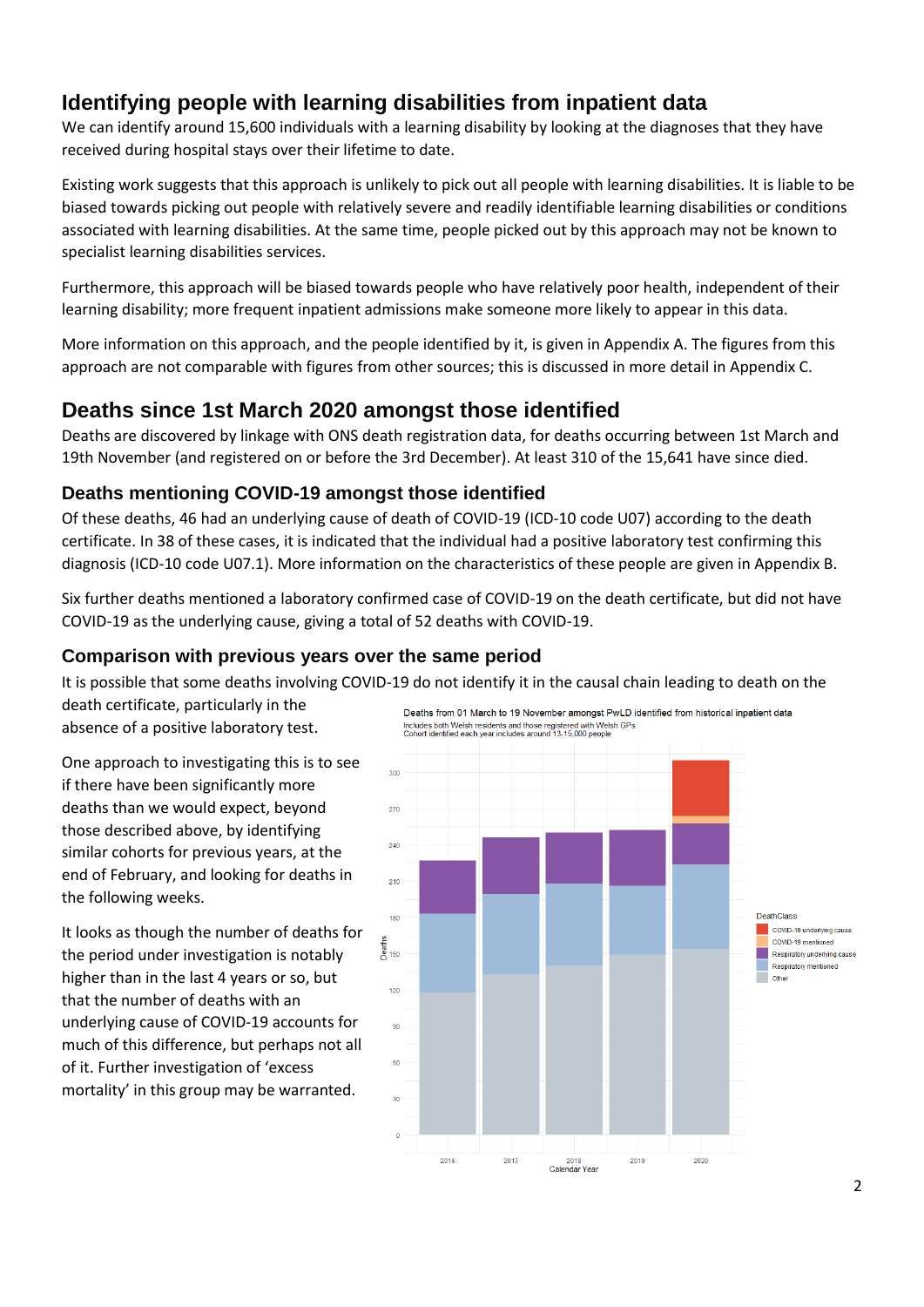### **Comparison of age-***standardised* **mortality rate involving COVID-19 with all Welsh residents**

#### **Population Age-***standardised* **rate of deaths with COVID-19 for the period 1st March to 19th November, per 100,000 person-years**

| People with learning disabilities identified<br>from inpatient data, February 2020 | 672 $(489 - 855, 95\% \text{ Cl})$ |
|------------------------------------------------------------------------------------|------------------------------------|
| All Welsh residents                                                                | 146 $(141 - 151, 95\% \text{ Cl})$ |

*Only includes deaths registered on or before the 3rd December 2020 The populations do overlap, as most of the people identified from inpatient data are Welsh residents.*

This suggests that the age-standardised mortality rate is around 3x to 6x higher in the cohort identified than the total population, although the small number of deaths of people in the cohort identified limits the reliability of this analysis. The age-standardised mortality rate may be higher due to combination of two effects:

- People with learning disabilities dying more often with COVID-19
- People with learning disabilities dying younger with COVID-19.

### **Comparison of age-***specific* **mortality rate in under 60s involving COVID-19 with all Welsh residents**

Of the deaths with any mention of COVID-19 in this group, 13 were of people aged under 60. These are deaths from a population of 12,190 people aged under 60 in this group.

This compares to 2,297,650 Welsh residents aged under 60, and 193 deaths involving COVID-19 amongst these.

| <b>Population</b>                                                   | Age-specific crude rate of death with COVID-19 for the period<br>under 60 1st March to 19th November, per 100,000 people |                                     |
|---------------------------------------------------------------------|--------------------------------------------------------------------------------------------------------------------------|-------------------------------------|
| PwLD aged under 60 identified from<br>inpatient data, February 2020 |                                                                                                                          | 107 $(62.3 - 182, 95\% \text{ Cl})$ |
| All Welsh residents aged under 60                                   |                                                                                                                          | 8.4 $(7.3 - 9.7, 95\% \text{ Cl})$  |

*Only includes deaths registered on or before the 3rd December 2020 The populations do overlap, as most of the people identified from inpatient data are Welsh residents.*

It can be seen that in under 60s, the crude mortality rate involving COVID-19 is far higher amongst the people with learning disabilities identified.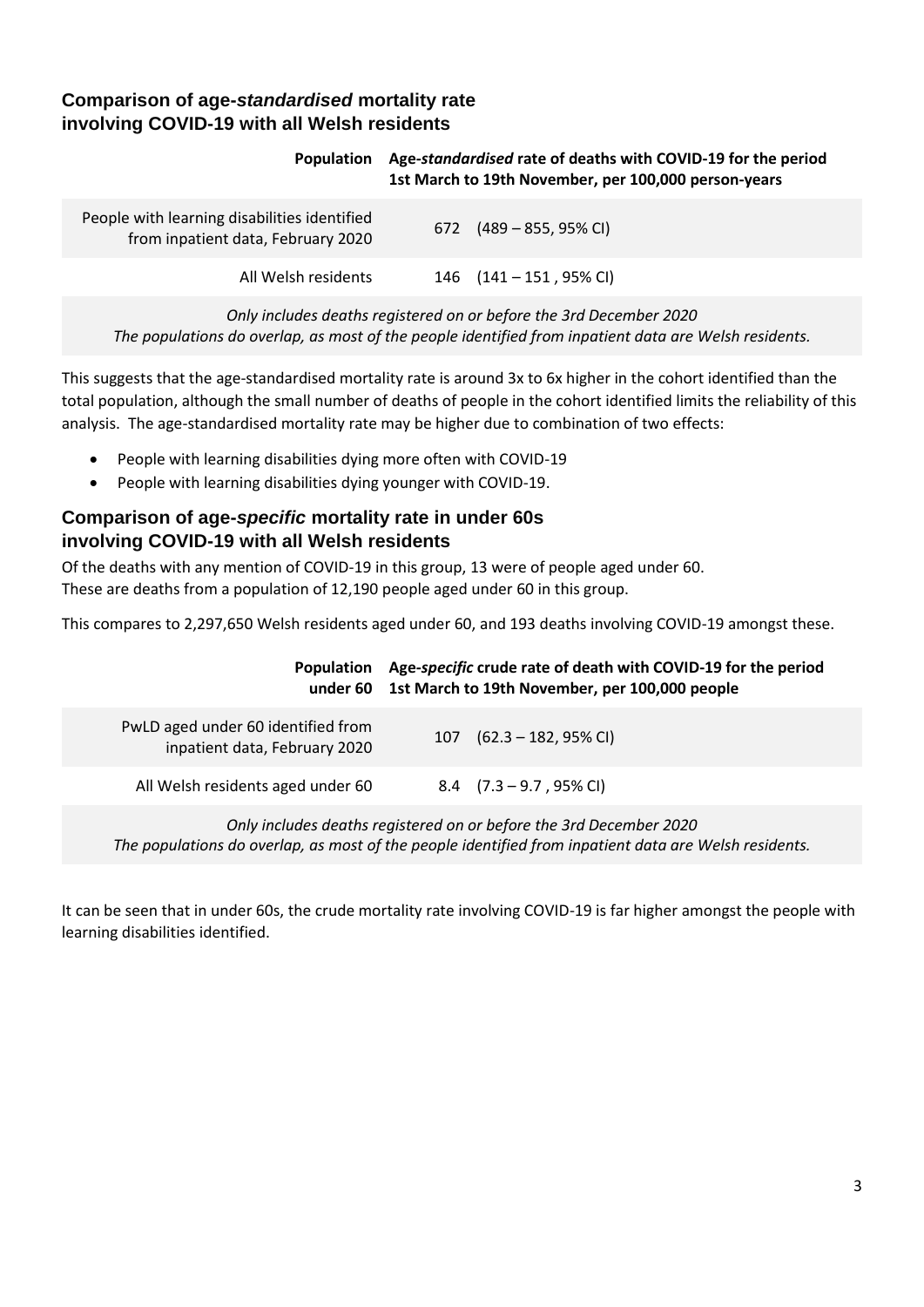### **Comparison of proportion of deaths involving COVID-19 with all Welsh residents**

Another approach to comparing the impact of COVID-19 on this group with the wider population is to consider the proportion of deaths involving COVID-19. Despite the higher age-standardised rate of deaths involving COVID-19, described above, the proportion of deaths are fairly similar- as shown in the graph below.



This is because the mortality rate for this group relating to causes other than COVID-19 is also higher than the general population's.

# **Discussion**

The findings above suggest both that:

- the rate of deaths involving COVID-19 is higher amongst people with learning disabilities (and that this is partly because they are dying younger with COVID-19),
- this higher rate is in line with the higher mortality rate generally experienced by this population,

These findings must be interpreted with some caution, given the issues with reliably identifying people with learning disabilities using this approach.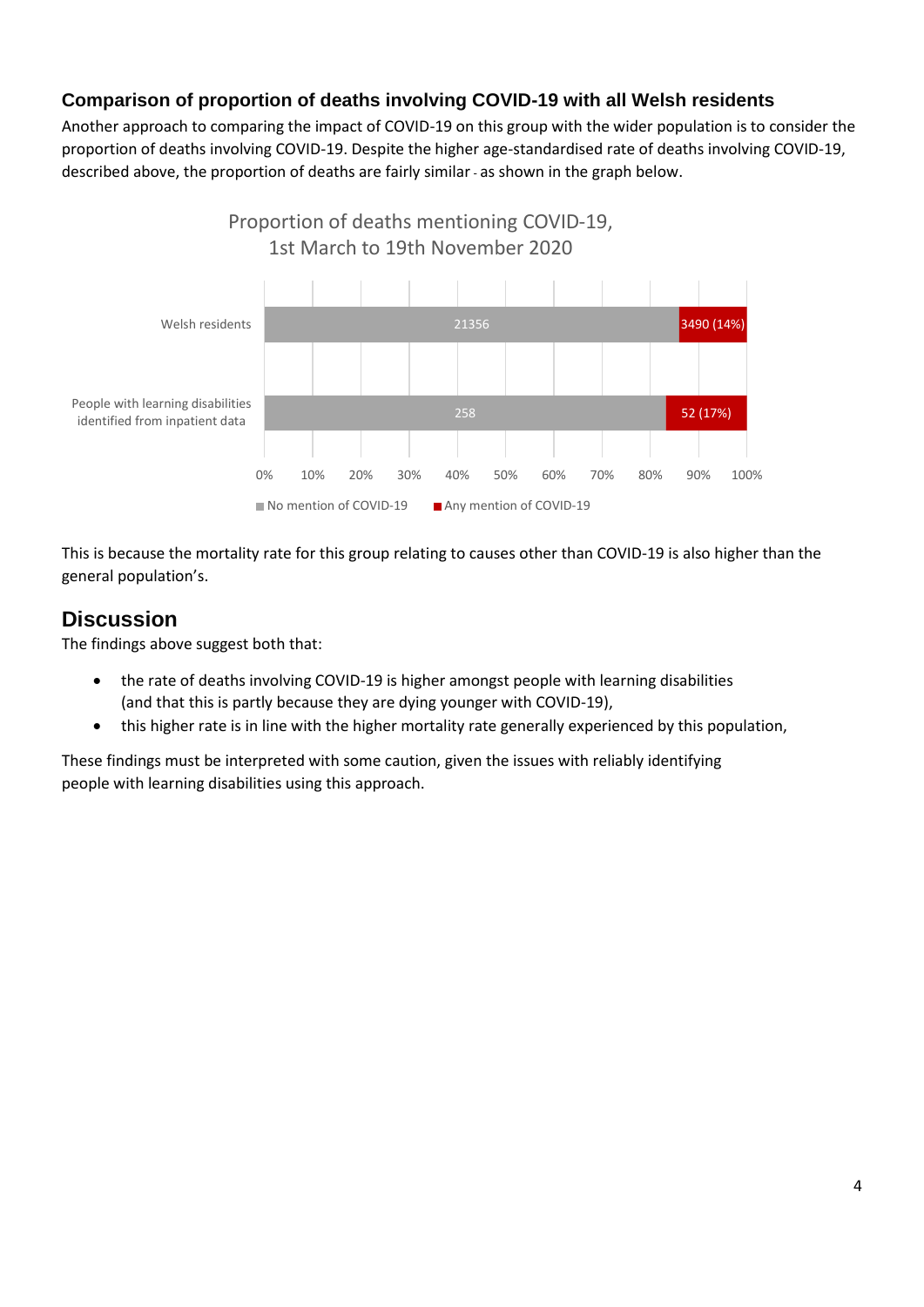# **Appendix A Identifying people with learning disabilities from routine health data sets**

There are a number of sources of information on which people have learning disabilities in Wales, including GP practice- and local authority-held registers. However, for a number of reasons, it remains difficult to make use of these for national secondary analysis across data sets within the NHS itself. Inpatient data provides an alternative approach to identifying people with learning disabilities.

The Admitted Patient Care data set (APC Ds) captures information on individuals' stays in NHS Wales hospitals, including diagnoses recorded in their medical records during those stays. Mention of a relevant diagnosis (given in a section below) in any stay is considered sufficient to decide that an individual has learning disabilities in this analysis. Similarly, any stay under a specialty of 'learning disability' is considered sufficient. APC Ds records are available for roughly the last decade.

We link the inpatient records with Welsh Demographics Service (WDS) records of GP registration to determine if individuals are alive and either resident in Wales or registered with a GP in Wales, on the 29th February 2020.

Existing work suggests that the sensitivity of this approach is relatively poor; it is liable to be biased towards picking out people with relatively severe and readily identifiable learning disabilities or conditions associated with learning disabilities. However, at the same time, people picked out by this approach might well not be known to specialist learning disabilities services.

Furthermore, this approach will be biased towards picking out people who have relatively poor health, independent of their learning disability; more frequent inpatient admissions make someone more likely to appear in this data.

Very rough pre-COVID-19 work based on similar cohorts from previous years suggests that people picked out using this approach had around a 5x higher annual risk of admission for a respiratory infection than the general population, matching with controls on age and sex.

### **Inpatient diagnoses indicating the presence of a learning disability**

| F70-F79 | <b>Mental retardation</b>                                                                                                                                                                                                  |
|---------|----------------------------------------------------------------------------------------------------------------------------------------------------------------------------------------------------------------------------|
| F81.9   | Developmental disorder of scholastic skills, unspecified<br>(More frequently used than F70-F79 codes for a learning disability of unspecified<br>severity. Use of this code is advised by the LeDeR programme in England.) |
| F84.2   | Rett syndrome                                                                                                                                                                                                              |
| Q90     | Downs syndrome                                                                                                                                                                                                             |
| Q91     | Edwards syndrome, Patau syndrome                                                                                                                                                                                           |
| Q93.3   | Wolff-Hischorn syndrome                                                                                                                                                                                                    |
| Q93.4   | Cri-du-chat syndrome                                                                                                                                                                                                       |
| Q93.5   | Other deletions of part of a chromosome, including Angelman syndrome                                                                                                                                                       |
| Q99.2   | Fragile X syndrome                                                                                                                                                                                                         |

#### **ICD-10 codes Diagnoses (as named in ICD-10) and notes**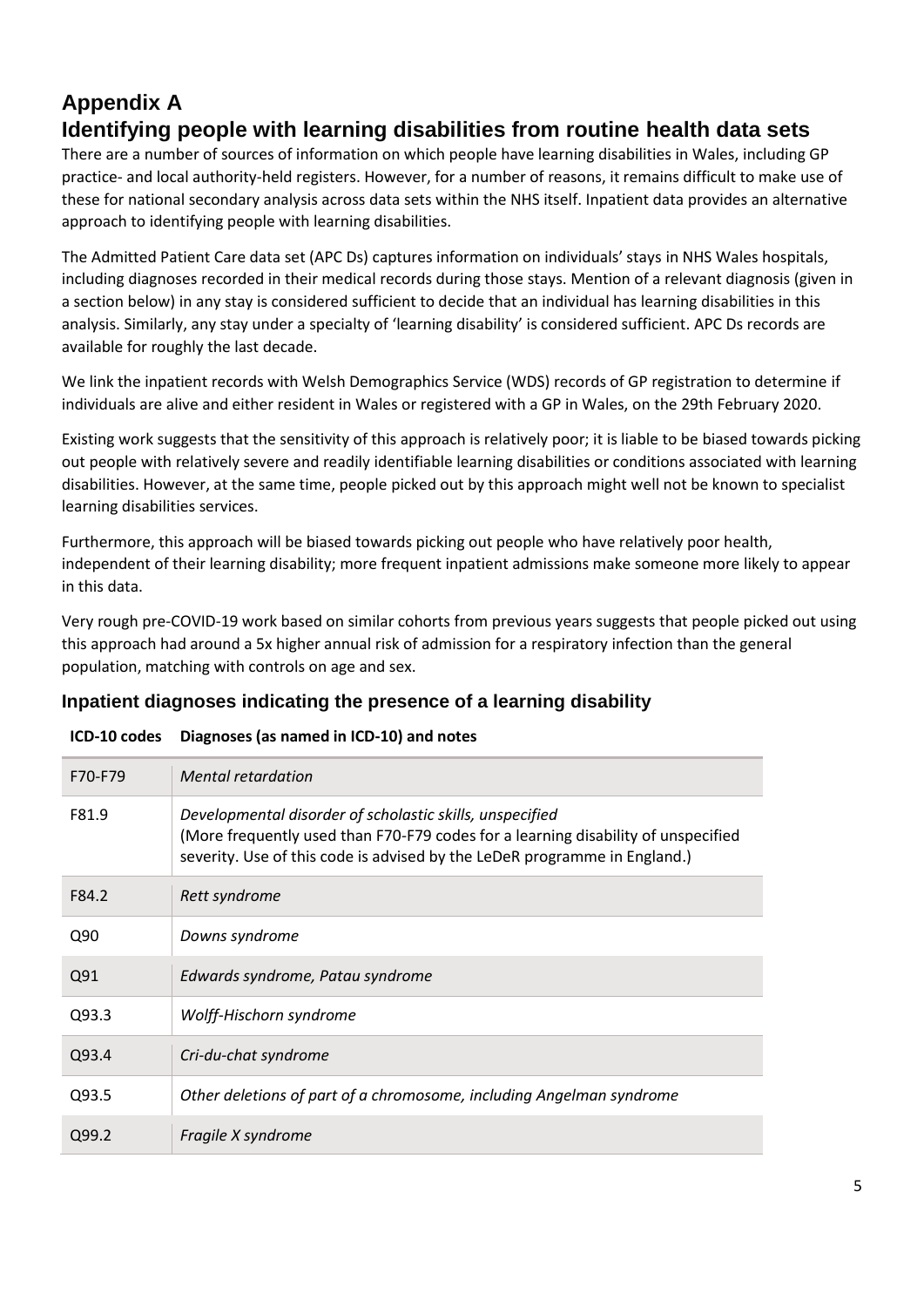### **Comparison of size of cohort**

This approach picks out 15,641 people.

Approximately 12,700 of these people are aged 18 or older. We can compare the size of this cohort with a number of other cohorts of adults with learning disabilities or estimates of population size:

| Cohort/Estimate of PwLD aged 18 or older                                                                                   | Size (people) |
|----------------------------------------------------------------------------------------------------------------------------|---------------|
| Identified from inpatient data, aged 18 and older, February 2020                                                           | 12,706        |
| Predicted number of adults with a moderate or severe<br>learning disability, 2020 (Daffodil, after Emerson & Hatton, 2004) | 12,203        |
| People on GP QOF/QAIF "Learning Disability" registers, April 2019<br>(although this can now include people aged under 18)  | 15,197        |
| People on LA "Learning Disabilities" registers, April 2018                                                                 | 14,456        |

Approximately 2600 of these people are aged under 17 or under. We can compare the size of this cohort with a number of other cohorts of children with learning disabilities or estimates of population size:

| Cohort/Estimate of PwLD aged under 17 or under                                                                               | Size (people) |
|------------------------------------------------------------------------------------------------------------------------------|---------------|
| Identified from inpatient data aged 18 and older, February 2020                                                              | 2669          |
| Predicted number of children with a severe or profound<br>learning difficulty, 2020 (Daffodil, after Emerson & Hatton, 2008) | 3727          |

Some early analysis, using the SAIL Databank, suggests both that approximately half of the people identified from inpatient data are found on GP registers and vice-versa.

#### **Comparison of size of Down's syndrome sub-cohort**

Of the 15,641 people picked out by this approach, 1,850 had a recorded diagnosis of Down's syndrome.

Approximately 1270 of these people are aged 18 or older.

We can compare the size of this cohort with predictions based on estimates of prevalence.

| Cohort/Estimate of People with Down's syndrome aged 18 or older | Size (people) |
|-----------------------------------------------------------------|---------------|
| Identified from inpatient data, February 2020                   | 1269          |
| Prediction of adults with Down's syndrome, 2020 (Daffodil)      | 1021          |

580 of these people are aged 17 or under.

We can compare the size of this cohort with predictions based on estimates of prevalence.

| Cohort/Estimate of People with Down's syndrome aged 17 or under               | Size (people) |
|-------------------------------------------------------------------------------|---------------|
| Identified from inpatient data, February 2020                                 | 581           |
| Prediction of children and young people with Down's syndrome, 2020 (Daffodil) | 346           |

It is interesting that the number of individuals identified is substantially higher than the total number predicted. It is possible that the prevalence estimates used by Daffodil are now outdated, and fail to reflect ongoing increases in both the incidence of Down's syndrome amongst live births and increased lifespans of people with Down's syndrome.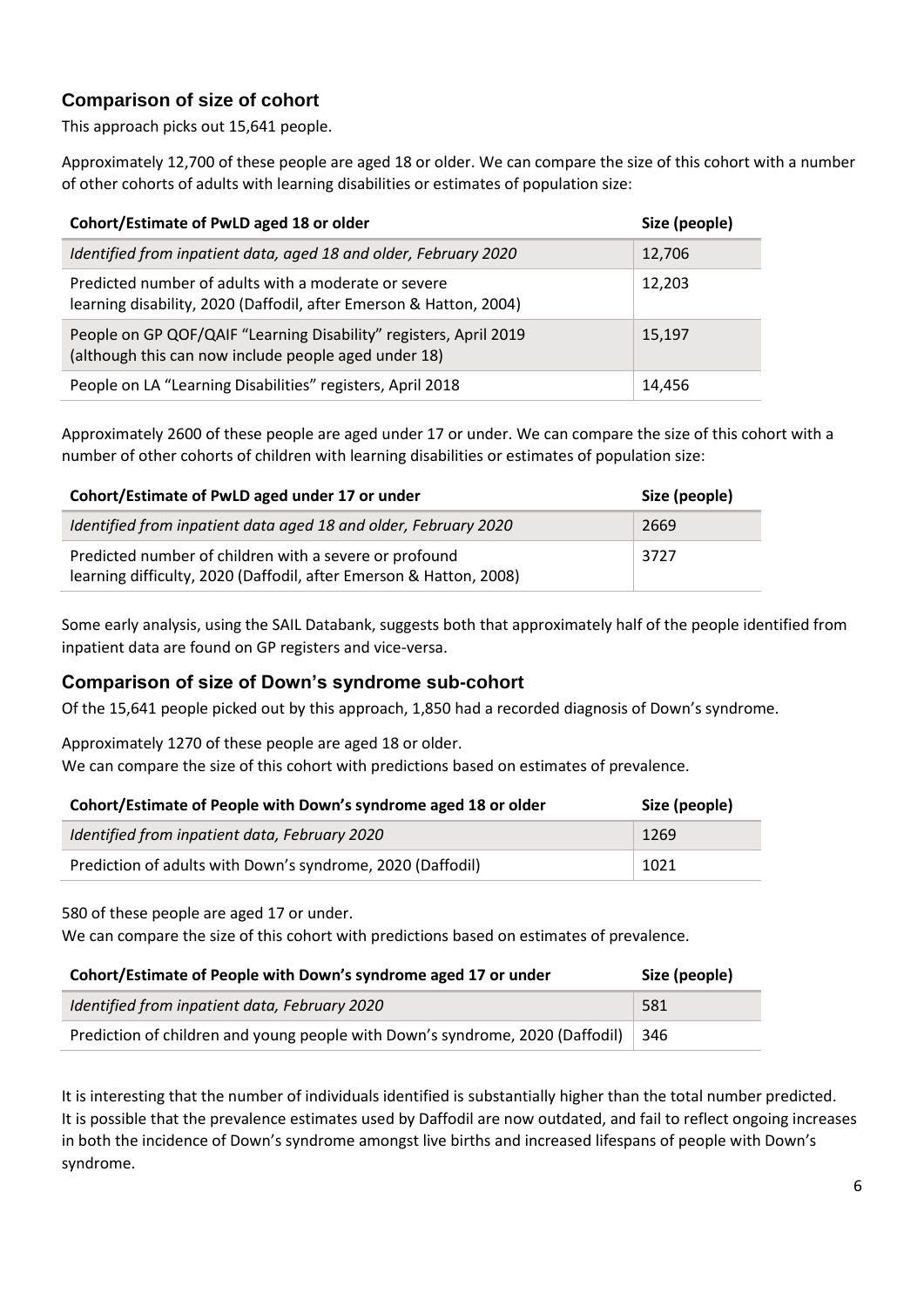### **Comorbidities of those identified**

It is also possible to identify comorbidities from inpatient diagnoses. As with the approach as a whole, the sensitivity of this is likely to be poor, as comorbidities may not be recorded during an inpatient stay unless they are relevant.

| Comorbidity                                                         | <b>Individuals</b> | Prevalence | ICD-10 codes        |
|---------------------------------------------------------------------|--------------------|------------|---------------------|
| <b>Diabetes</b>                                                     | 1567               | 10.0%      | E10-E14             |
| Congenital circulatory problems                                     | 1280               | 8.2%       | Q20-Q28             |
| Congenital circulatory problems<br>of the kinds registered by CARIS | 434                | 2.8%       | Q23.4, Q20.3, Q21.0 |
| COPD, bronchitis and emphysema                                      | 557                | 3.6%       | J40-J44             |
| Asthma                                                              | 2822               | 18.0%      | J45-J46             |
| Ischaemic heart disease                                             | 607                | 3.9%       | $120 - 125$         |
| Epilepsy                                                            | 4318               | 27.6%      | G40                 |
| Cerebral palsy                                                      | 1563               | 10.0%      | G80                 |

The table below gives the *recorded* prevalence of certain comorbidities from inpatient diagnoses:

These figures are likely to be lower than the true prevalence of these comorbidities in this cohort.

#### **Comparison of age distribution with all Welsh residents**

The chart below show the age distributions of this cohort and of all Wales residents. It can be seen that people with learning disabilities tend to be younger than the population of Wales as a whole.





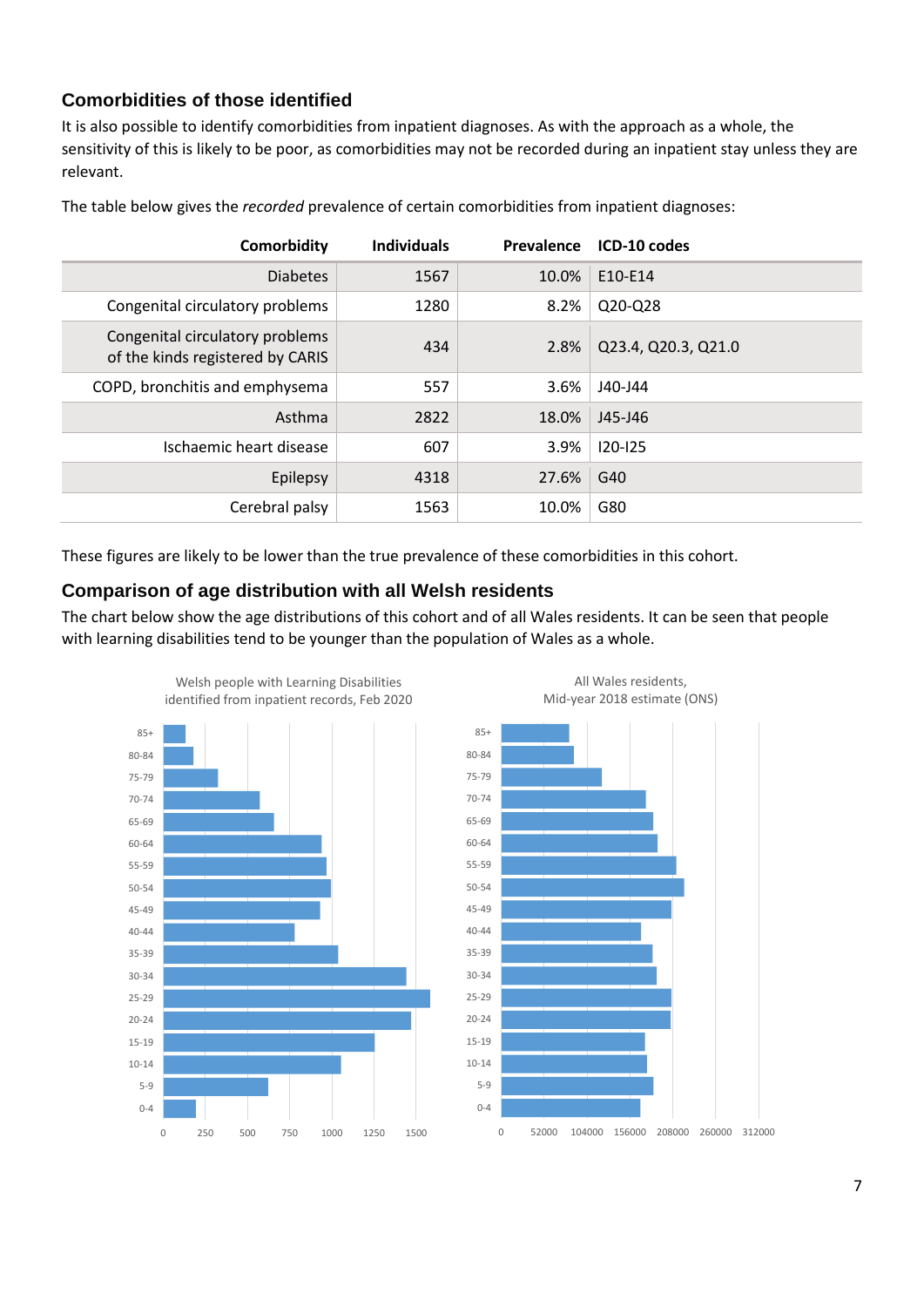# **Appendix B Characteristics of those who have died with COVID-19 amongst people with learning disabilities identified from inpatient data (n=52)**

This appendix gives a brief overview of characteristics of people with learning disabilities identified from inpatient data who have died with COVID-19 in the period 1st March – 19th November 2020, and whose death was registered by the 3rd December 2020.

| <b>Health board of residence</b> | <b>Deaths</b> |
|----------------------------------|---------------|
| Aneurin Bevan                    | 13            |
| Betsi Cadwaladr                  | 12            |
| Cardiff & Vale                   | $<$ 5         |
| <b>Cwm Taf Morgannwg</b>         | 13            |
| Hywel Dda                        | <3            |
| Powys                            | <5            |
| Swansea Bay                      | 7             |
|                                  |               |

|       | By gender Deaths |
|-------|------------------|
| Men   | 37               |
| Women | 15               |

|            | By age Deaths |
|------------|---------------|
| Under 50   |               |
| 50-59      | 8             |
| 60-79      | 31            |
| 80 or over |               |

39 people died in an NHS hospital. The remaining 13 people all died in another type of 'communal establishment', e.g. a care home.

5 of the people were known to have Down's syndrome.

#### *Characteristics of people with learning disabilities identified from inpatient data, who died with COVID-19 aged under 60 (n=13)*

Twelve of the thirteen had COVID-19 determined as the underlying cause of their death.

Five of the thirteen were aged under 50. Eleven of the thirteen were men. Four of the thirteen had Down's syndrome.

Four of the thirteen had cancer mentioned on their death certificate.

All of the thirteen died in NHS hospitals.

#### *Residence of closed settings and communal establishments*

Work is ongoing on reliably determining whether people who have died were residents of closed settings or communal establishments, and if so what type of residence – e.g. care home, supported living, learning disability inpatient unit.